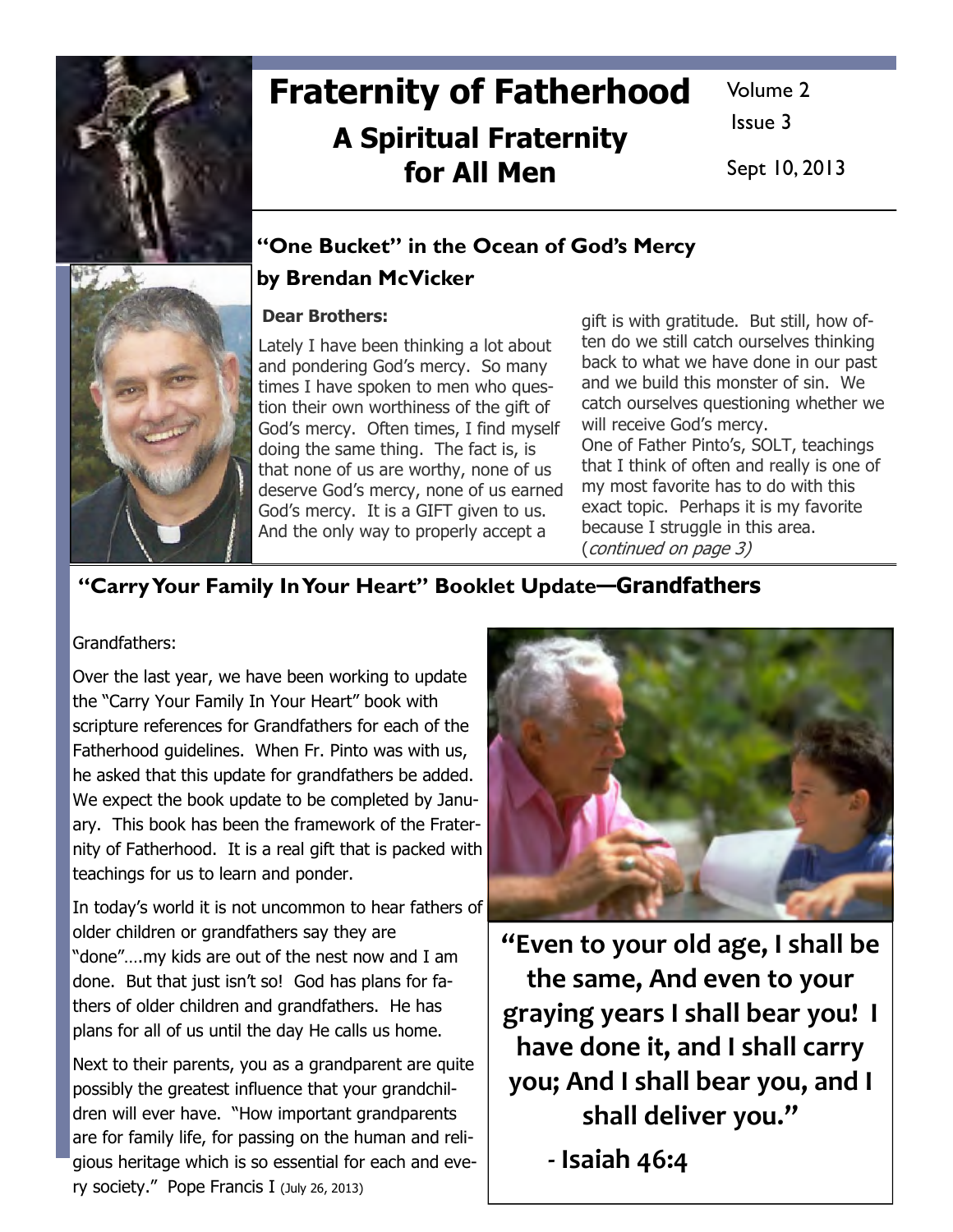#### CARRY YOUR FAMILY IN YOUR HEART - A CALL TO HOLINESS

A husband/father's guide to his vocation and spiritual direction. Each Newsletter focuses on one of the Guidelines or Areas of Growth from the "Carry Your Family In Your Heart" book. These guidelines to our Fatherhood Vocation & Spiritual Formation have been formatted based on the Fatherhood Retreat Guideline Teachings & under Spiritual Direction of Fr. Santan Pinto, S.O.L.T.

## Guideline: HEARTS SET ON CHILDREN

As fathers, we must let our children know that we love them. We must carry our entire family in our hearts. Not only do we need to demonstrate this love to them, but we must also SAY IT. Say, "I Love You!". Then be quiet. Nothing more needs to be said. To often we say too much and soon find ourselves criticizing.

Our children need to hear that they are loved. They need to hear it, see it, and feel it. How did you feel when your child without any prompting, comes to you, hugs you and tells you that they love you, daddy. Any father will tell you that no money on earth can buy it.

We must also demonstrate our love to our children. Children see how we walk, what is important to us. If your faith is important to you, they notice. Be a teacher through example. Your children will not become men of God unless they see and witness a man of God. Don't nag thus they become hard-hearted.

Spend time with your children. Time is the great treasure because it is the gift of our self. Children have a right to expect their fathers to be involved in their lives. Discuss their joys, sorrows, experiences. Raising your children just doesn't mean existing as a father, it means to participate in their life. It means to Listen to them. Make sure they know how important they are; how special they are. Have fun! Relax! But it is also important that we instill discipline and high morals more than money and expensive toys. As a father our heart is set on our children, we carry our family in our heart.

As a father, if your heart is not set on your children, then they will be lost. And, you will be lost. Your greatest hope and prayer as a father is the salvation of your children, the souls that God has put in your care.

#### Scripture Reading Ps 127:3-5

Your children are a gift from God. If your quiver is filled with your children, if your children are carried in your heart, then you are not lost. You are focused. The strength of your vocation is open to you to ward off the enemy.

#### Scripture Reading Eph 5 & 6:1-4

Be an imitator of God. If your children do not see an imitator they will not be an imitator. If you harbor immoral, impurity, greed, then you are not an imitator but an idolater and you have no inheritance in the kingdom of God. Live as children of the light. Try and work toward knowing what the will of the Lord is for you. Love your wife as Christ loves the church and Father's do not provoke or hound your children. Bring them up and teach them daily in the instruction of the Lord. Remember you are their best example.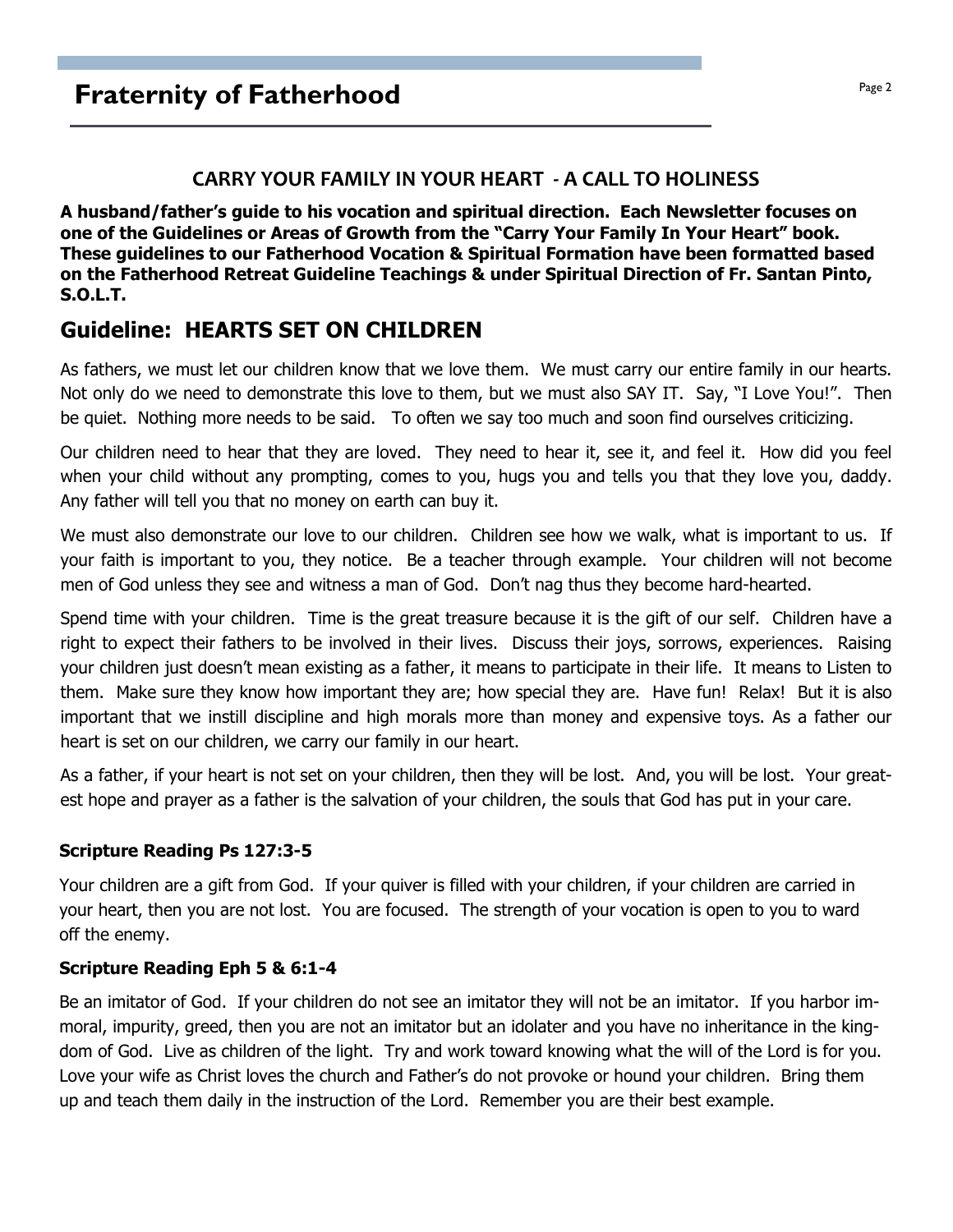## **Fraternity of Fatherhood Page 3**

#### Scripture Reading Matt 18:10-14

Do not despise one of your children. Their angels have direct access to the face of the Father in heaven. So, how powerful their prayers must be and so how really important it is that we do train them and instruct them in the ways of Lord. And if they stray, we seek them out and pray for them and rejoice on their return.

#### Scripture Reading Luke 18:15-17

Bring your children to God and let Him bless them. Lead them to Christ. Christ will teach you through them for the kingdom belongs to those such as your children. You must learn to accept the kingdom of God as they do in order to enter God's kingdom. Learn from your children.

## "One Bucket" in the Ocean of God's Mercy (continued from page 1)

It all came back to me when I was on vacation at the beach two weeks ago with my kids at the Oregon coast. My kids, time after time, would fill their buckets with sand and time after time the ocean would wash their castle away. As I looked at the power of the Pacific Ocean and how vast it was, it boggled my mind. Suddenly, Father's teaching came back to me and it was like he started teaching me all over again as I watched the kids play. In my heart again I heard, ....Don't carry the misery of sin around with you. Go to reconciliation and once, and for all be done with it. Sin is nothing compared to God's mercy. Sin compared to God's mercy is one bucket of sand compared to the entire ocean of God's mercy. Put your sin in the bucket and throw it into the ocean and look, it is gone. The Lord's ocean of mercy immediately wipes it out into nothing.

God's mercy is so vast. We don't deserve it, we don't earn it. Yes, our sin is ugly. But still the gift of His mercy is there for us. I can't help but think of the scripture story, Matthew 19:16-26, where the Rich man asks what he must do to have eternal life. In verse 25, after the disciples heard the Lord's response, they were very surprised, and said, "How can anyone be saved?" And the Lord says, "There are some things that people cannot do, but God can do anything." You see we all need God's mercy to reach heaven. We all do. Maybe some more than others, but we all do. What a gift His mercy is! Trust in His mercy. Accept it with gratitude.

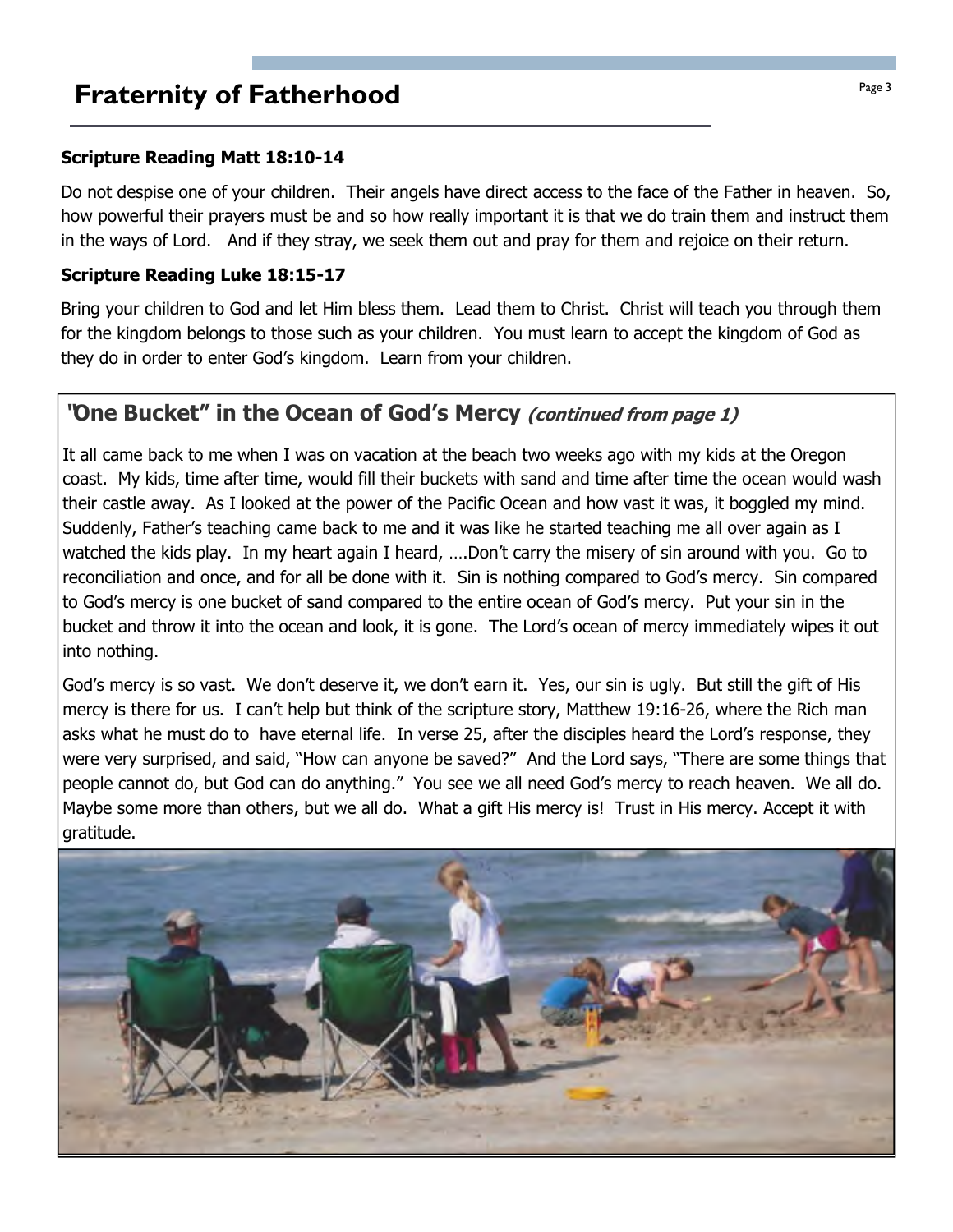# **Fraternity of Fatherhood Page 4**  $P_{\text{age 4}}$

## Fraternity of Fatherhood—Group locations & Area Coordinators

Fr. Pinto has encouraged us to grow and expand the Fraternity of Fatherhood all over the world. He has granted us his permission, his blessing and he guides us spiritually. It is with this confidence that we now move forward with humility, obedience and docile hearts. If you are interested in joining a Fraternity of Fatherhood group or if you would like to start a group in your city contact Ray Emnace, Mike Allison, Stacey Hill or Brendan McVicker.

| <b>Arkansas</b><br>Steve Osborn  | $(501) 664 - 5379$ | $(501) 529 - 5615$ | SteveO@oca-actuaries.com             | Little Rock  |
|----------------------------------|--------------------|--------------------|--------------------------------------|--------------|
|                                  |                    |                    |                                      |              |
| <b>California</b>                | $(661)$ 513-4216   | $(213) 531-1999$   | Raceman502@aol.com                   | Los Angeles  |
| Ray Emnace<br>Mike Allison       | $(916)$ 436-4049   | (916) 834-6226     | meallison5@gmail.com                 | Fair Oaks    |
|                                  |                    |                    |                                      |              |
| <b>Mississippi</b><br>Don Brewer | $(662)$ 253-5146   | (901) 299-1989     | don@memphis2u.com                    | Olive Branch |
| <b>Nevada</b>                    |                    |                    |                                      |              |
| <b>Stacey Hill</b>               | $(775) 787 - 6275$ | $(775) 762 - 5217$ | cerrosamor@sbcglobal.net             | Reno         |
| <b>Oregon</b>                    |                    |                    |                                      |              |
| <b>Brendan McVicker</b>          | $(503)$ 657-0484   | $(503)$ 358-4963   | mcvickerfamily@comcast.net West Linn |              |
| <b>Texas</b>                     |                    |                    |                                      |              |
| Donald Lange                     | (210) 249-8858     |                    | Dplange1990@gmail.com                | Ft. Worth    |
|                                  |                    |                    |                                      |              |

# "How precious is the family as the privileged place for transmitting the faith" Pope Francis I

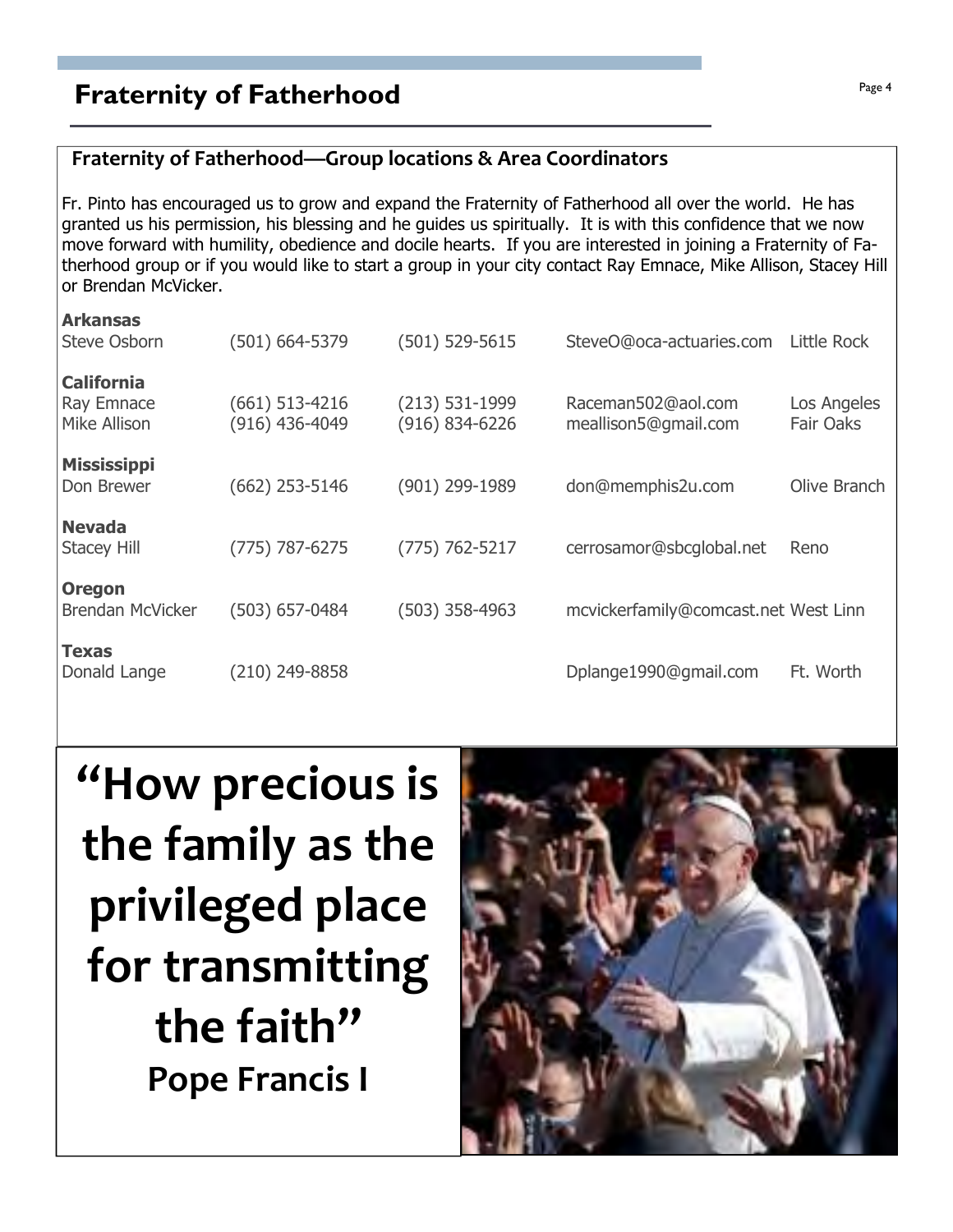# **Fraternity of Fatherhood Fraternity of Fatherhood**



#### Fraternity Portland, **Oregon Men** ....meet

every second Saturday of the month.

We meet at St. Mary's Cathedral for 7:30AM Mass followed by our breakfast meeting at the Kingston Grill. We conclude at 9:30AM.

Our group consists of single and married men. Right now we are studying the "Carry Your Family In Your Heart" Fatherhood Guidelines. Contact Brendan 503-358-4963.

Hope you can join!

## A Fraternity for All Men

The Fraternity of Fatherhood is for men of all ages. Our desire is to serve the Lord in all areas of our lives and to especially model our gift and responsibilities as fathers after the example of God the Father and His goodness. We support men; meeting them where they are. We engage in one-on-one friendships and provide opportunities for group activity, support and formation.

We entrust the Fatherhood Fraternity to the patronage of Saint Joseph.

#### Our Mission

To serve as men dedicated to the Lord in all aspects of our lives. To encourage and support men / fathers throughout the world in their gift and responsibilities as fathers. To encourage and support fathers "to respond" to their vocation, to protect and remain strong carrying their families in their hearts. Our desire is to be united to The Lord and fulfill our holy mission as fathers.

#### What is it we hope to do?

Bring men / fathers, closer to God by inviting them to learn their faith, challenging them to live their faith and encouraging them to love and share their faith. In addition, we invite those not married as this is a time to discern their vocation and calling in the Church.

As Fraternity of Fatherhood members, we are committed to grow and be formed spirituality, to support each other, to be active and supportive in our parishes. We are committed to learn who we are as Catholic men, to be discovered through our life experiences, prayer, studying Scripture and the documents of the Holy Roman Catholic Church, obedience to the Holy Roman Pontiff, our Roman Catholic Bishops and our parish Pastors. The formation of "Fatherhood" takes place in our hearts. Being a father means understanding that it is a call. When Fatherhood is received as a gift, it is accepted in humility and gratitude. Humility comes from the fact that we are weak. The pressures of the world are strong and flesh seems to have its way. Gratitude comes from the fact that the Lord is our Shepherd and He is with us always. With Him all things are possible.